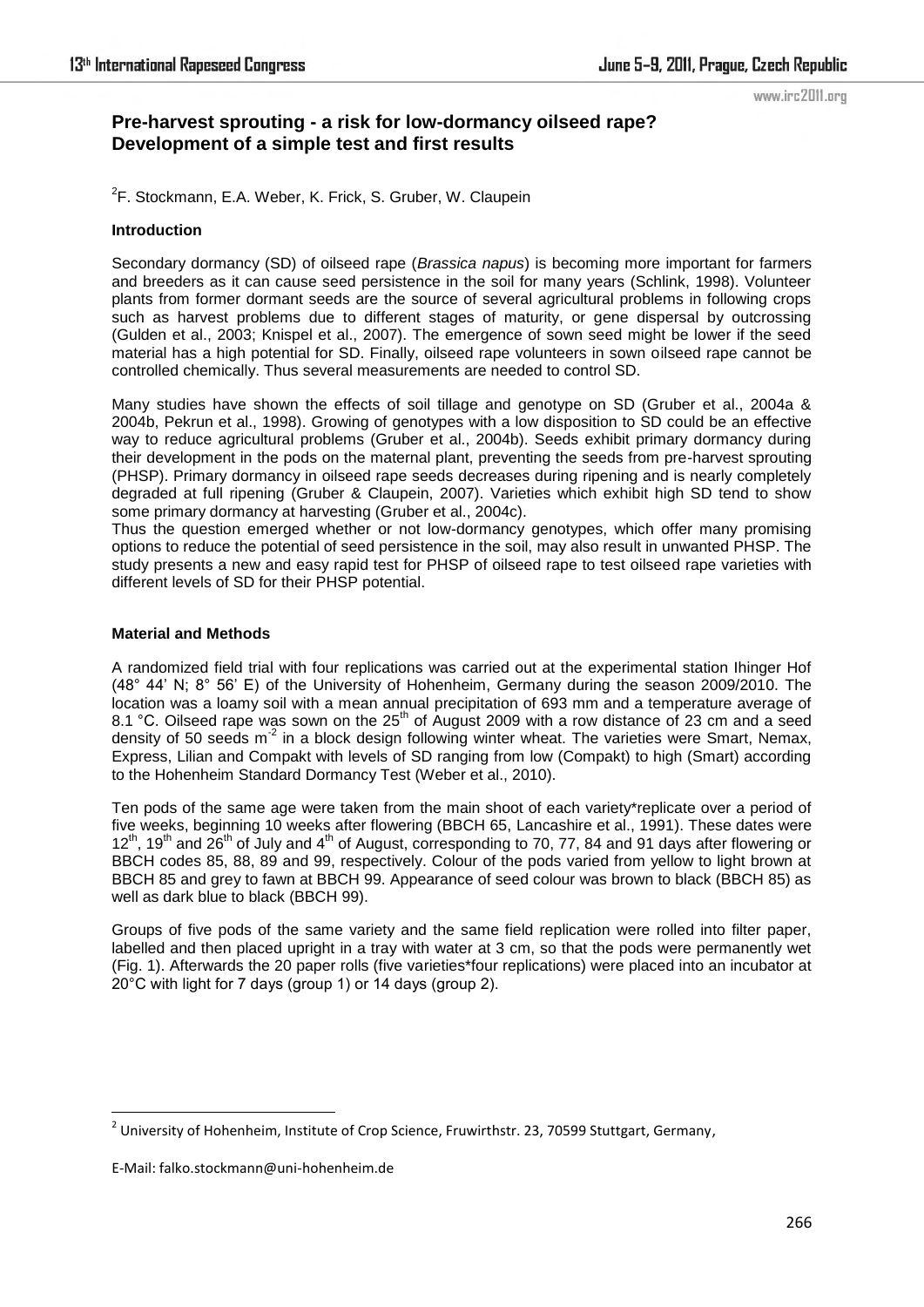

**Fig. 1:** Pre-harvest sprouting test. Groups of five pods (same variety and field replication) were rolled into filter paper, placed upright into a tray filled with water at 3 cm, and placed in an incubator at 20°C for 7 or 14 days.

This procedure should simulate wet conditions in the field and evoke pre-harvest germination. Germinated and non-germinated seeds in the pods were counted at the end of the incubation period. Seeds which germinated in the pods were classified as pre-harvest sprouted (Fig. 2).



**Fig. 2:** Cultivar Smart (left, high SD) and Nemax (right, low SD) after 7 days incubation.

SD was analysed for seed samples of the same varieties after full ripening at harvesting by the Hohenheim Standard Dormancy Test (Weber et al., 2010). Finally the five varieties were compared in their potential for PHSP, and PHSP was correlated with SD for each group and each sampling date.

## **Results and Discussion**

After 7 days incubation time low sprouting was observed for the high-dormancy varieties but high for low-dormancy varieties (Fig. 2).

PHSP ranged under the artificial laboratory conditions from 24 % to 90 % (Fig.3).The high-dormancy varieties Smart (SD 62.3 %) and Lilian (SD 58 %) showed the lowest amounts of PHSP while the lowdormancy varieties Nemax (SD 7.6 %), Express (SD 3.5 %) and Compakt (SD 1 %) reached highest sprouting levels of the seeds.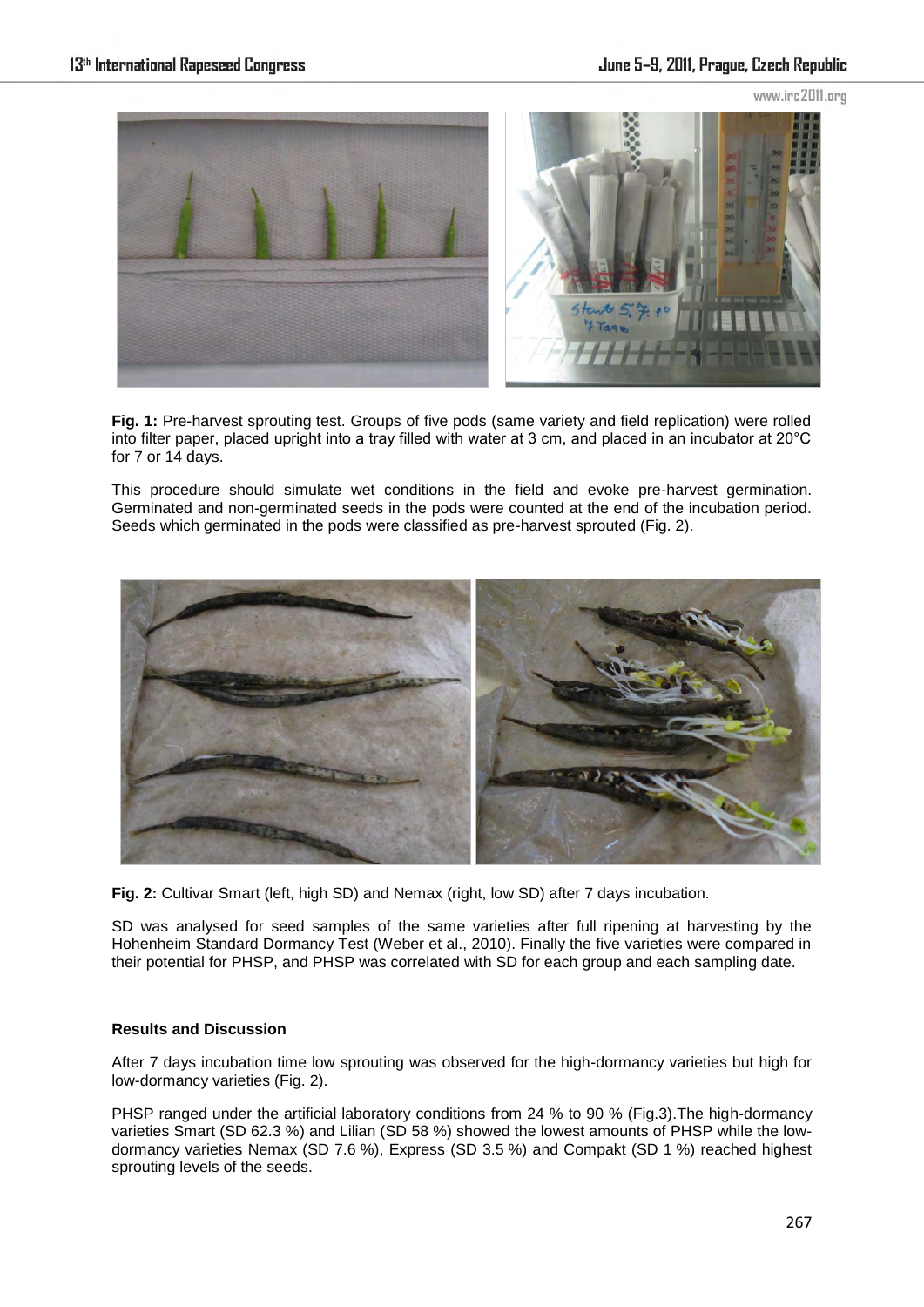www.irc2011.org



**Fig. 3:** Level of pre-harvest sprouting [%] depending on variety. Results are means of sampling and incubation times. Columns with the same letter are not significantly different ( $\alpha \le 0.05$ , Tukey Test)

There was a strong negative correlation between the level of SD and the number of seeds sprouting in the pods (Tab. 1). Correlations of artificially induced PHSP and SD ranged from  $R^2 = 0.73 - 0.99$ . Analysed pods taken at harvest time  $(4<sup>th</sup>$  of August) at full maturation had the lowest correlation, particularly for the long incubation time of 14 days. In contrast, the highest correlation was found 70 days after flowering (12/07/2010) at BBCH 85 in the 14 day incubation test ( $R^2$ =0.99\*\*\*). In this case farmers obtain the results around harvest time and can adjust their post-harvest tillage strategy immediately to prevent lost seeds from falling dormant. Generally, an incubation time of 14 days showed slightly stronger correlations compared to 7 days incubation (Tab. 1) but the test showed significant correlations between SD and PHSP during three weeks before harvest for both 7 and 14 day incubation periods. Hence the PHSP test seems to be suitable to predict potential of SD over a period of time.

**Tab. 1:** Correlation of secondary dormancy and artificially induced pre-harvest sprouting of seeds from five oilseed rape varieties at four different sampling dates. Results are given for incubation time 7 and 14 days, (\*p≤0.05, \*\*p≤0.01, \*\*\*p≤0.001)

| Date of sampling<br>(DD/MM/YYYY)  | 12/07/2010<br>70<br>after<br>days<br>flowering) | 19/07/2010 | 26/07/2010 | 04/08/2010<br>(harvest) |
|-----------------------------------|-------------------------------------------------|------------|------------|-------------------------|
| $R^2$ (7 days)<br>$R^2$ (14 days) | $0.88*$                                         | $0.87*$    | $0.94**$   | $0.83*$                 |
|                                   | $0.99***$                                       | $0.97**$   | $0.95**$   | $0.73$ <sup>n.s.</sup>  |

Although visible PHSP under laboratory conditions was very high, germination capacity of seeds at harvest ranged from 97 to 99 % (not shown). Hidden, non visible PHSP as it might occur and then spoil seed quality and germination capacity was therefore obviously not directly correlated with high PHSP levels from the laboratory test.

Summing up, a high correlation of SD and PHSP was found over 10 to 13 weeks after flowering corresponding to three weeks to one week before harvesting, more or less independently from the incubation time. The identification of varieties with low or high PHSP, or high and low SD, respectively, was possible even without counting of seeds but only by rating the level of sprouting.